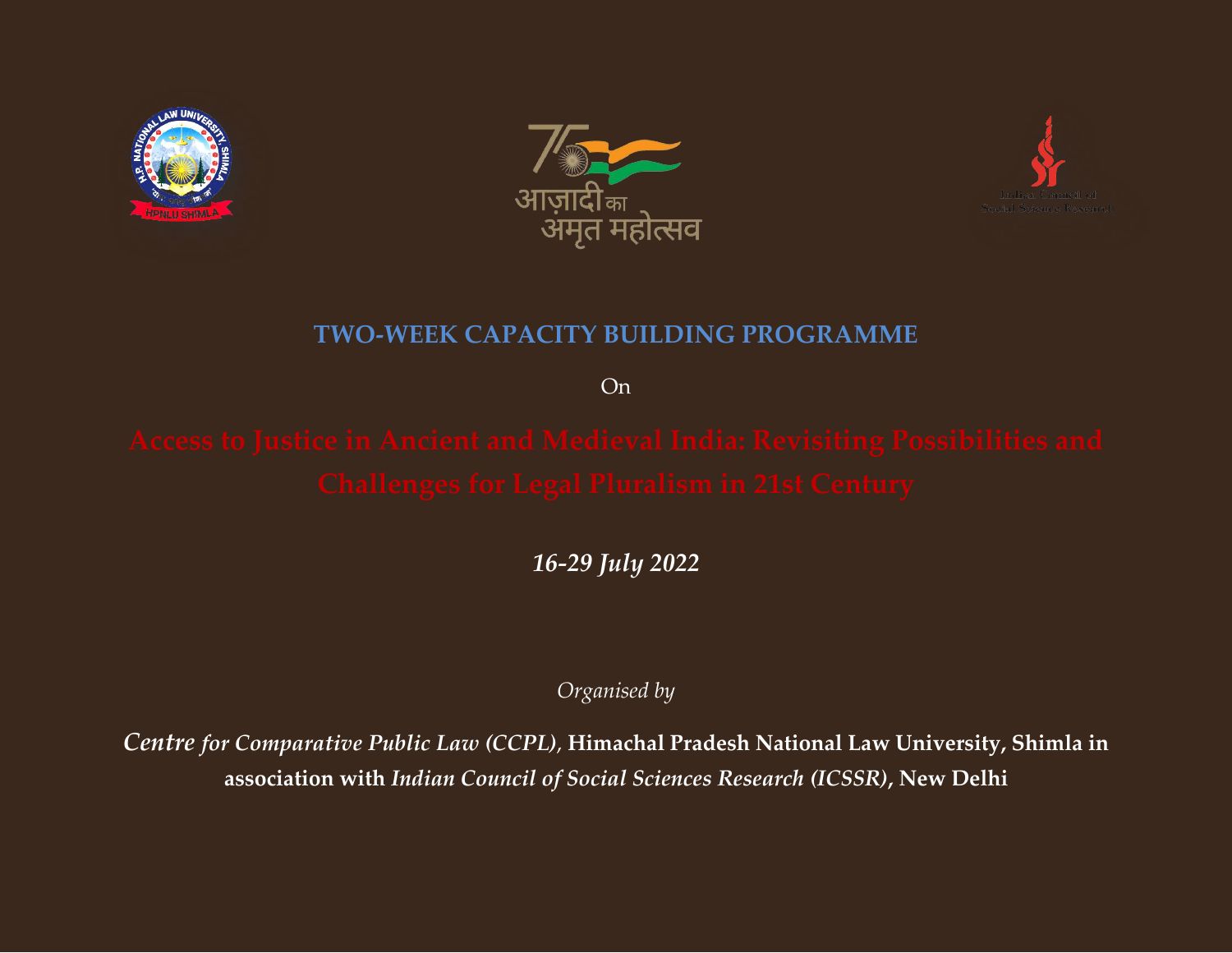#### Chief Patron

**Hon'ble Chief Justice**, Himachal Pradesh High Court Chancellor, HPNLU, Shimla

Patron

*Prof. Dr. Nishtha Jaswal* Vice Chancellor Himachal Pradesh National Law University, Shimla

Course Director

*Dr. Chanchal Kumar Singh* Associate Professor of Law Himachal Pradesh National Law University, Shimla

Course Co-Director

*Mr. Mritunjay Kumar* Assistant Professor of Law Himachal Pradesh National Law University, Shimla

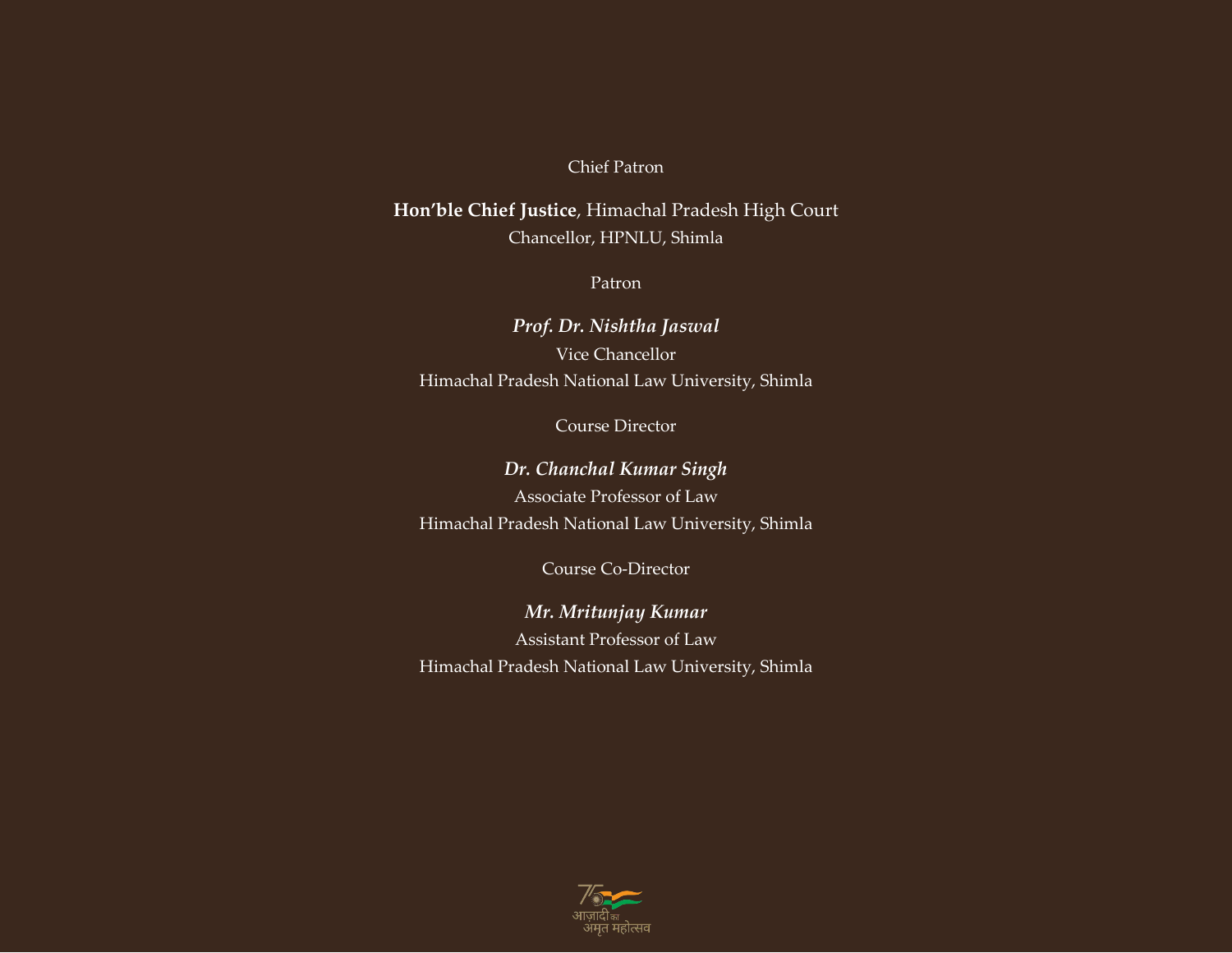**Prof. Jagat Bhushan Nadda**, *Director, CEC* is an accomplished Academician, Administrator and a Scholar who has the distinction of being appointed Professor in Management at the young age of thirtyseven and has since worked as a faculty in eight different reputed Universities and Institutes of high standing across the country. An alumnus of Patna and Ranchi University, he has not only been a recipient of University's Best Teacher Awards but has been awarded gold medals several times in his academic career. As a management student he has also been consultant to many organizations.





**Prof. Upendra Baxi,** *former VC, University of Delhi, and Professor of Law at the University of Warwick* has, through his work, achieved an unparalleled place in the legal philosophical tradition, human rights, and working of judicial institutions. His works are part of teaching curriculums across the globe and he is Professor Emeritus in several top universities, globally.

**Prof. Mahendra Pal Singh**, *formerly Dean & Professor Emeritus, University of Delhi, VC, WBNUJS, Kolkata, and currently Chancellor of the Central University Haryana.* He is one of the most read authors and authority in studies in Indian legal system and Constitutional Law. His teachings and writings have shaped two-generations of the legal fraternity and academia. His quest for academic study and development of Indian jurisprudence is cherished by his students.

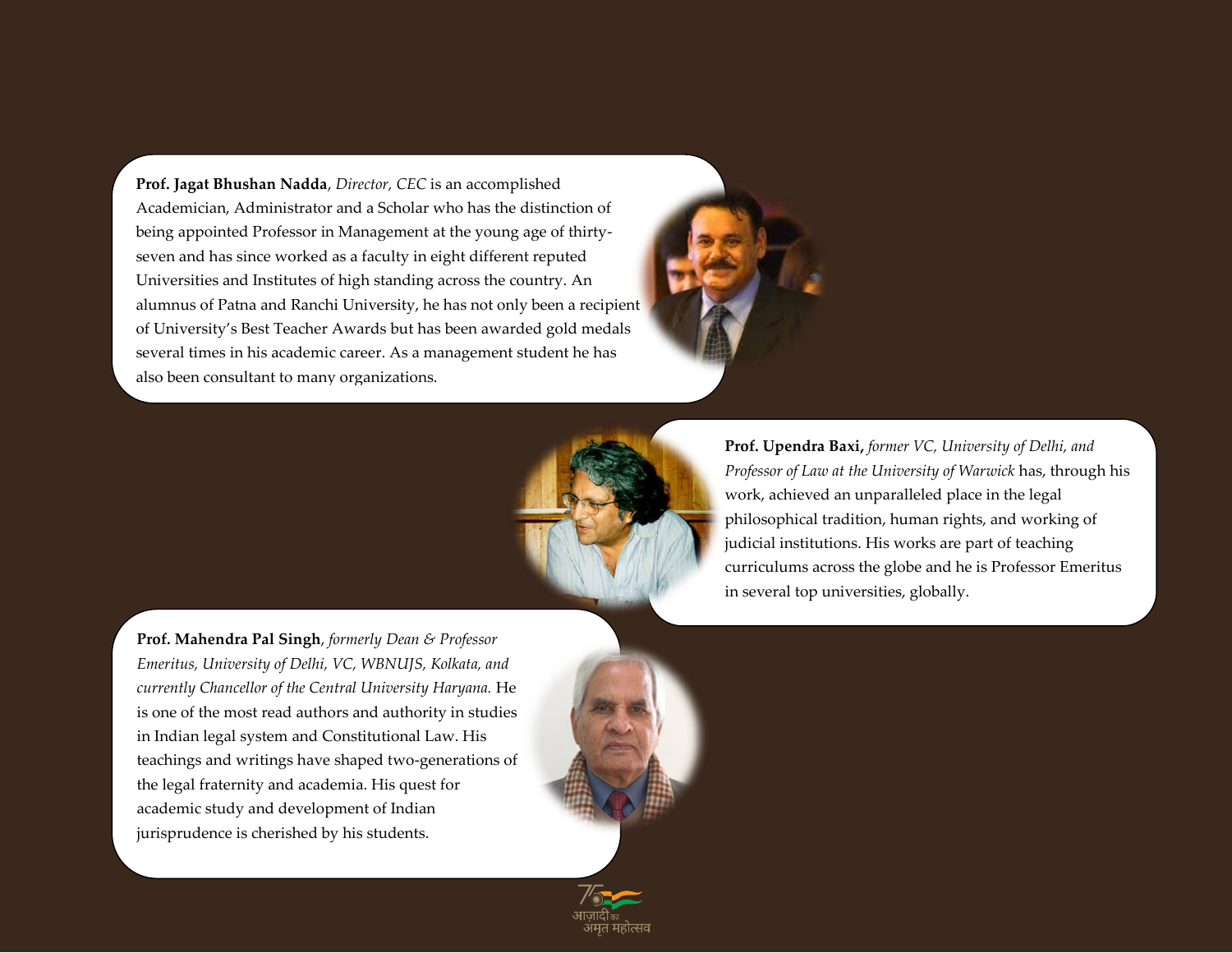

**Prof. Chaman Lal Gupta,** *Vice President, Governing Body, & Acting Director, Indian Institute of Advanced Studies*. He is a pioneer in the field of social sciences study in India. He has to his credit many national and international awards and some critically acclaimed publications. His translated works in Hindi are read across the world.

**Prof. Nishtha Jaswal,** *formerly Head & Dean, Faculty of Law, Punjab University & currently VC, HPNLU, Shimla*. She is an authority in public law including environmental, constitutional, and administrative law. She has vast experience and apart from her academic accolades she has held various administrative positions. She is recipient of many awards both nationally and internationally.



**Prof. Virender Kumar** *Former Founding Director (Academics) of Chandigarh Judicial Academy & UGC Emeritus Fellow*. He has assisted the judiciary in Canada as an expert on various facets of Family Law and his specialization is in Constitutional Law, Election Law & Family Law. He has been crucial to the development of jurisprudence on human rights in India.

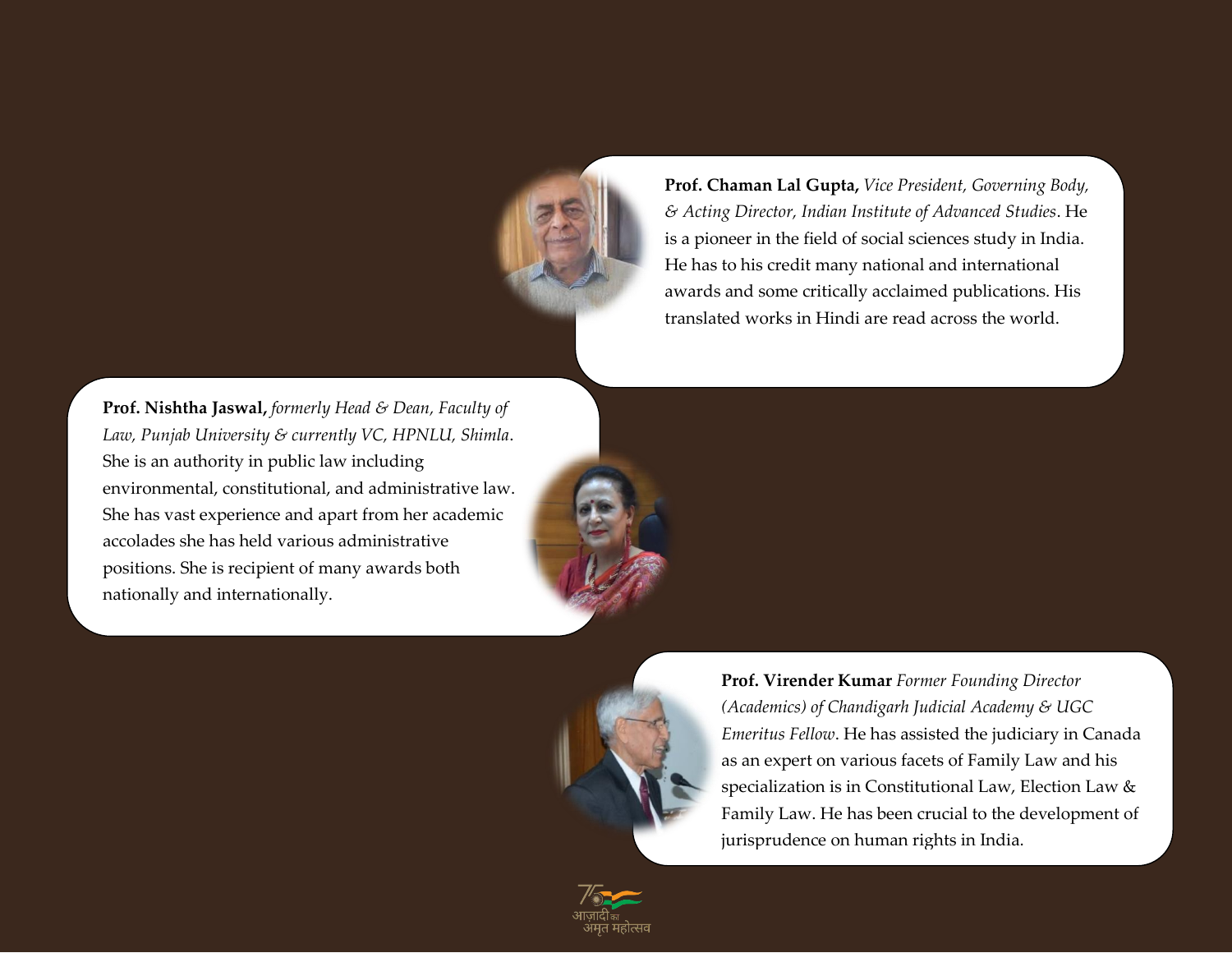

**Prof. A. Lakshminath**, *Distinguished Professor Emeritus, Maharashtra National Law University, Nagpur*. He has been teaching law for the past five decades and has numerous publications to his name. His distinct academic career is reverberated by the fact that the Bihar legislature amended the University Act to continue his dedicated services to the University for five more years after completion of Seventy years of age.



**Prof. Manoj Kr. Sinha***, Director, Indian Law Institute*. He is leading scholar in the field of Human Rights, Constitutional Law, International Humanitarian Law, International Refugee Law, etc. He has been pioneering in trainings of officials and with his extensive research experience, has played significant role in adding feathers to the stature of the Indian Law Institute.



**Prof. Vijender Kumar***, Vice-Chancellor, Maharashtra National Law University, Nagpur*. He has extensively worked on the theme of Hindu Law and Philosophy. He has been conferred many awards for his contribution to the field of legal education. He is an adept administrator and has to his credit publications that comprehensively cover the varied facets of family law in India.

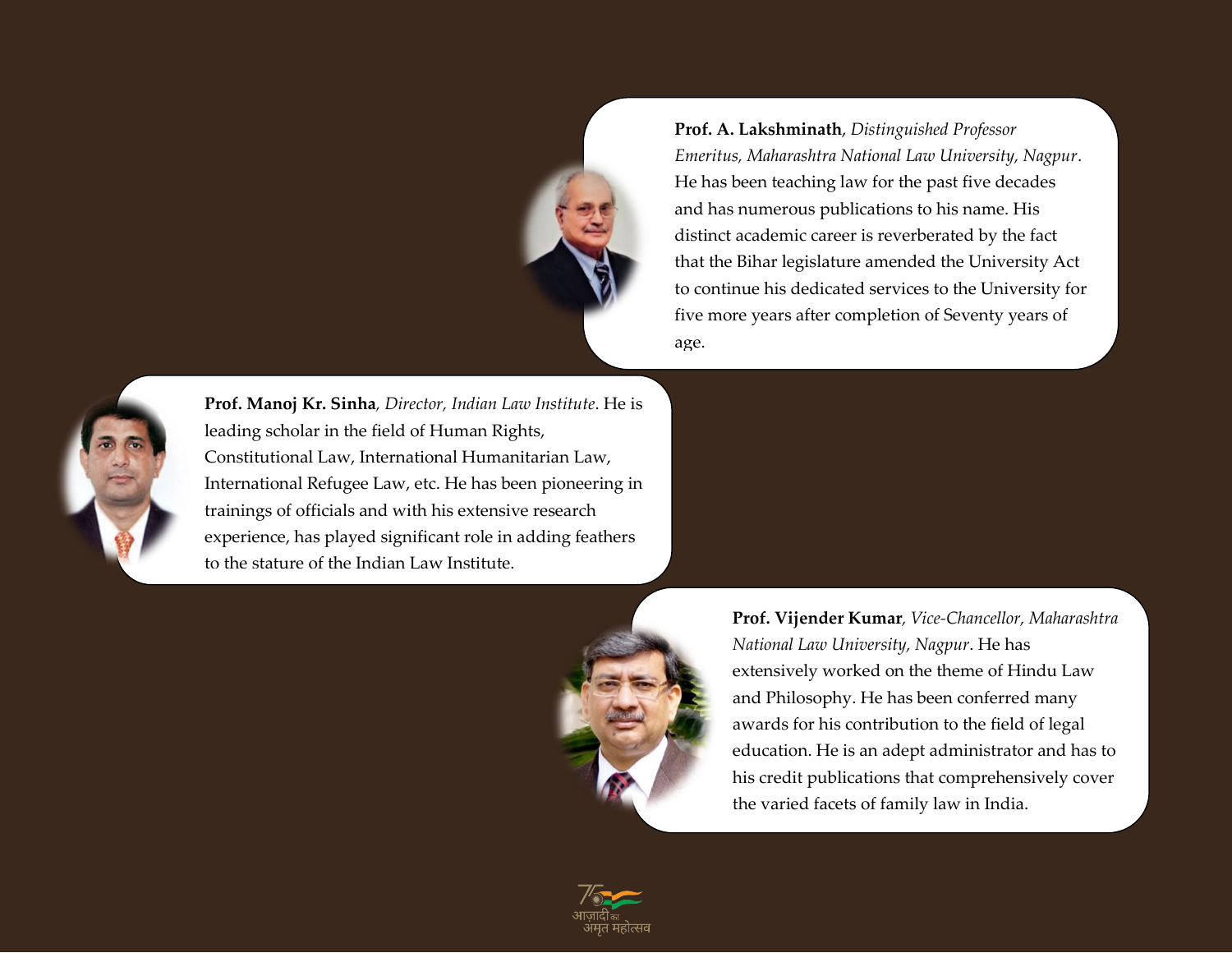

**Prof. Madhav Janardan Ratate***, Prof. & Head Department of Dharmashastra and Mimansa*. He has extensively researched on the legal and philosophical aspects of the Hindu Philosophy. His research area includes the Mimansa School of thought. He has written more than twenty books. He is recipient of the *Badrayan Award* conferred by the President of India.

**Dr. Ashutosh Dayal Mathur***, Associate Professor, Sanskrit Department, St. Stephens College, University of Delhi*. He is a renowned name in the field of Sanskrit literature and has written book on Hindu law and philosophy during the medieval period. He has been pivotal in developing various courses on Sanskrit literature at the St. Stephens College, DU including for foreign students.





**Dr. Niraj Kumar***, Associate Professor and Director, Centre for Comparative Public Law, NLU, Delhi.* He has worked on various aspects of legal philosophy and his core areas of interest include the constitutional law, interpretation of statutes, among others. He is also co-author of the book titled *The Indian Legal System: An Enquiry (2019)* published by OUP.

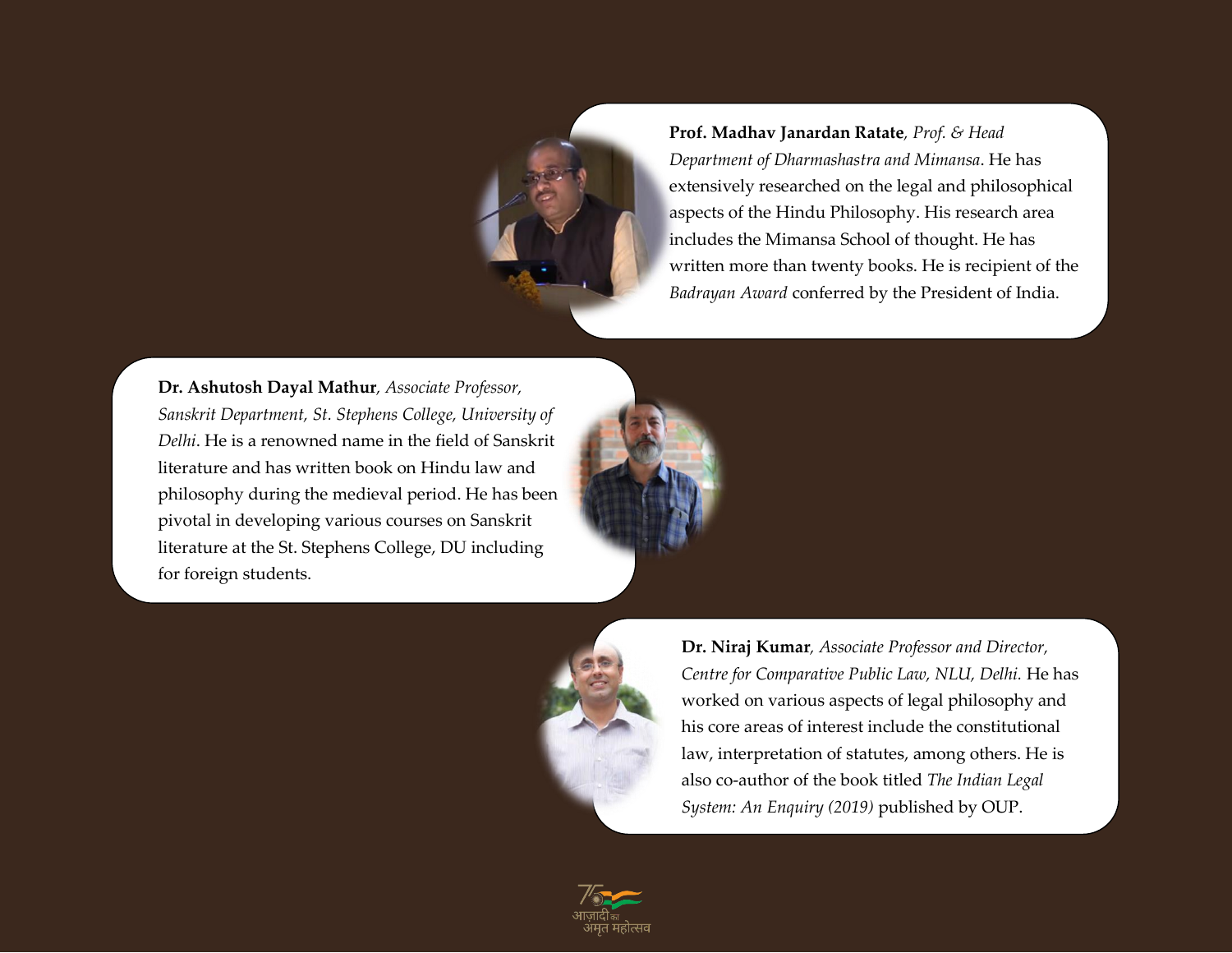### **PROCESS OF REGISTRATION**

|                                                                                                                                                                                           | Who may participate?                                                                                                                                                                                                                                     |
|-------------------------------------------------------------------------------------------------------------------------------------------------------------------------------------------|----------------------------------------------------------------------------------------------------------------------------------------------------------------------------------------------------------------------------------------------------------|
| Fee<br>There is NO REGISTRATION FEE for this Capacity Building<br>Programme. The CBP is being organised in association with the<br>Indian Council for Social Science Research, New Delhi. | The participants should be Professor/Associate Professor/<br>Assistant Professor or Research Associates/ Ph.D. Scholar in a<br>UGC recognized university/deemed university/colleges/<br>institutes of national importance and ICSSR Research Institutes. |
|                                                                                                                                                                                           | Their application should be duly forwarded by the parent<br>institution.                                                                                                                                                                                 |
| <b>Important Dates</b>                                                                                                                                                                    |                                                                                                                                                                                                                                                          |
| Opening of the CBP for Registration - 20.05.2022                                                                                                                                          |                                                                                                                                                                                                                                                          |
| Last Date of Registration - 20.06.2022                                                                                                                                                    | Register here.                                                                                                                                                                                                                                           |
| Intimation of Acceptance - 30.06.2022                                                                                                                                                     |                                                                                                                                                                                                                                                          |
| Conducting the CBP - 16-29 July, 2022                                                                                                                                                     |                                                                                                                                                                                                                                                          |

# *Rules for Registration –*

Interested candidates should fulfill the following criteria for participating in the CBP. There is no registration fee for the CBP AND the organizers shall provide food-lodging for all participants.

# *Criteria for Registration –*

- 1. The minimum qualification for participation is post-graduate in law/ social sciences/ literature &c. The following are eligible for participating –
	- a. Professor, Associate Professor and Assistant Professor
	- b. Ph.D. Scholars, only teaching part-time, full-time, or visiting faculty
	- c. Research or Teaching Associates
- 2. Each participant should submit one manuscript related to the broad areas of public law, published or unpublished. The manuscript or published paper should be well researched evidence-based paper.
- 3. Manuscripts shall be assessed by a Committee established in this regard and on the basis of the scrutiny, registration maybe accepted or rejected. The decision of the Committee shall be final.

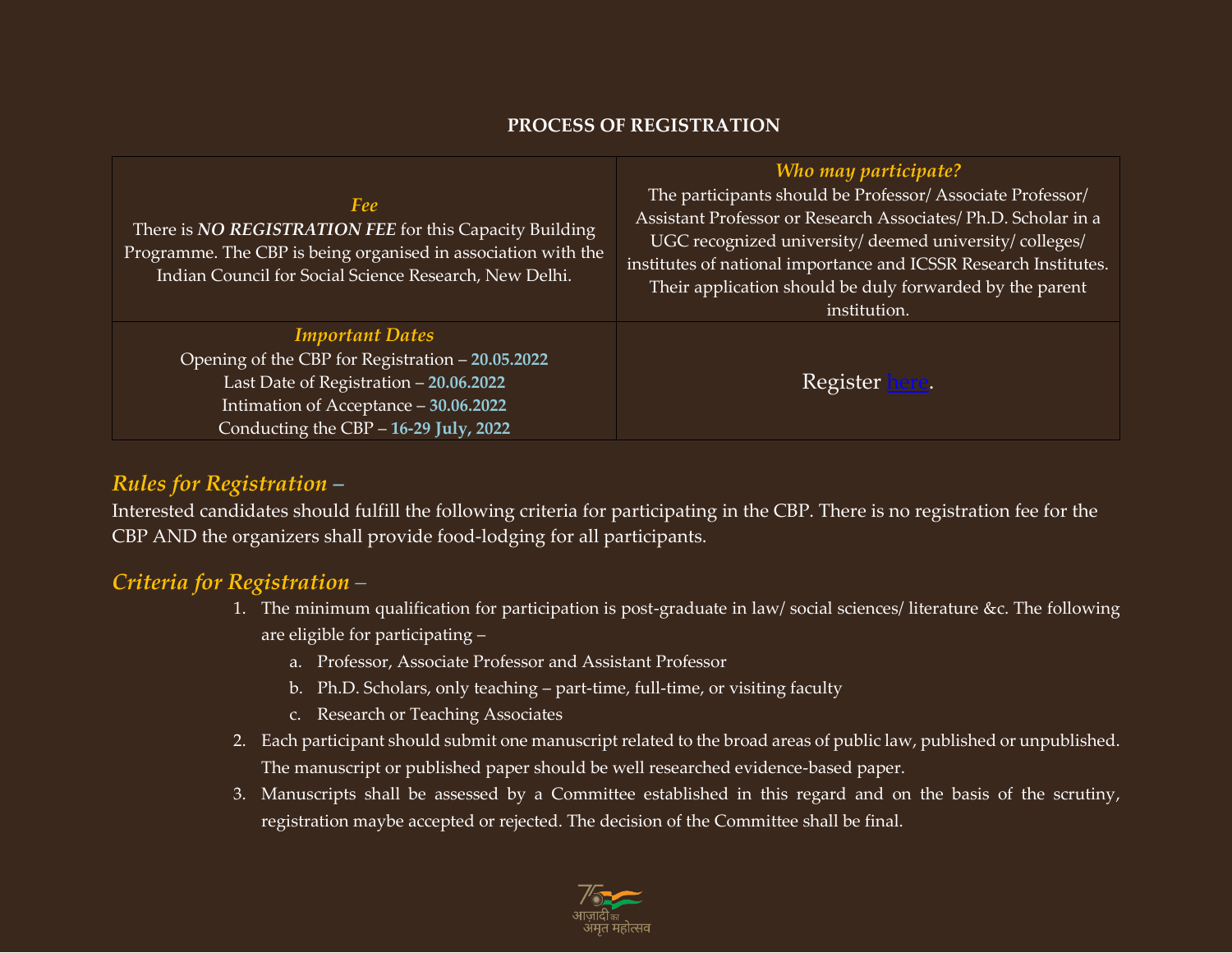4. All submissions shall be assessed on the following criteria –

| Assessment Criteria                                                                                                                                            | Marks |
|----------------------------------------------------------------------------------------------------------------------------------------------------------------|-------|
| Plagiarism<br>(Maximum Permissible Limit 10% -<br>Papers exceeding the maximum<br>plagiarism limit shall be marked zero<br>and shall not be processed further) | 5     |
| Originality of thought and idea                                                                                                                                | 10    |
| Language and Coherence                                                                                                                                         | 5     |
| Contemporary Relevance                                                                                                                                         | 5     |
| Total                                                                                                                                                          | 25    |

- 5. Provisional acceptance maybe granted after positive review of the manuscripts and fulfilment of other criteria.
- 6. *The participation in the CBP is free of cost, including fooding, lodging, and visit to the cultural and historical places in and around Shimla as part of the programme as prescribed in the schedule*. *However, no TA/ DA (to/from the residence/office of the participant to HPNLU, Shimla) shall be admissible*.
- 7. Interested candidates will have to submit a No Objection Certificate/ Letter of Relieving duly signed by the concerned authority on behalf of the institution in which the candidate is working.
- 8. Non-submission of the No Objection Certificate/ Letter of Relieving within 15 days of receipt of provisional acceptance will automatically cancel the provisional acceptance of registration. Condonation of delay will be accepted in exceptional circumstances stating cogent reasons, subject to approval of the Director, CBP.
- 9. Participants shall be intimated about their acceptance of registration through the online medium.

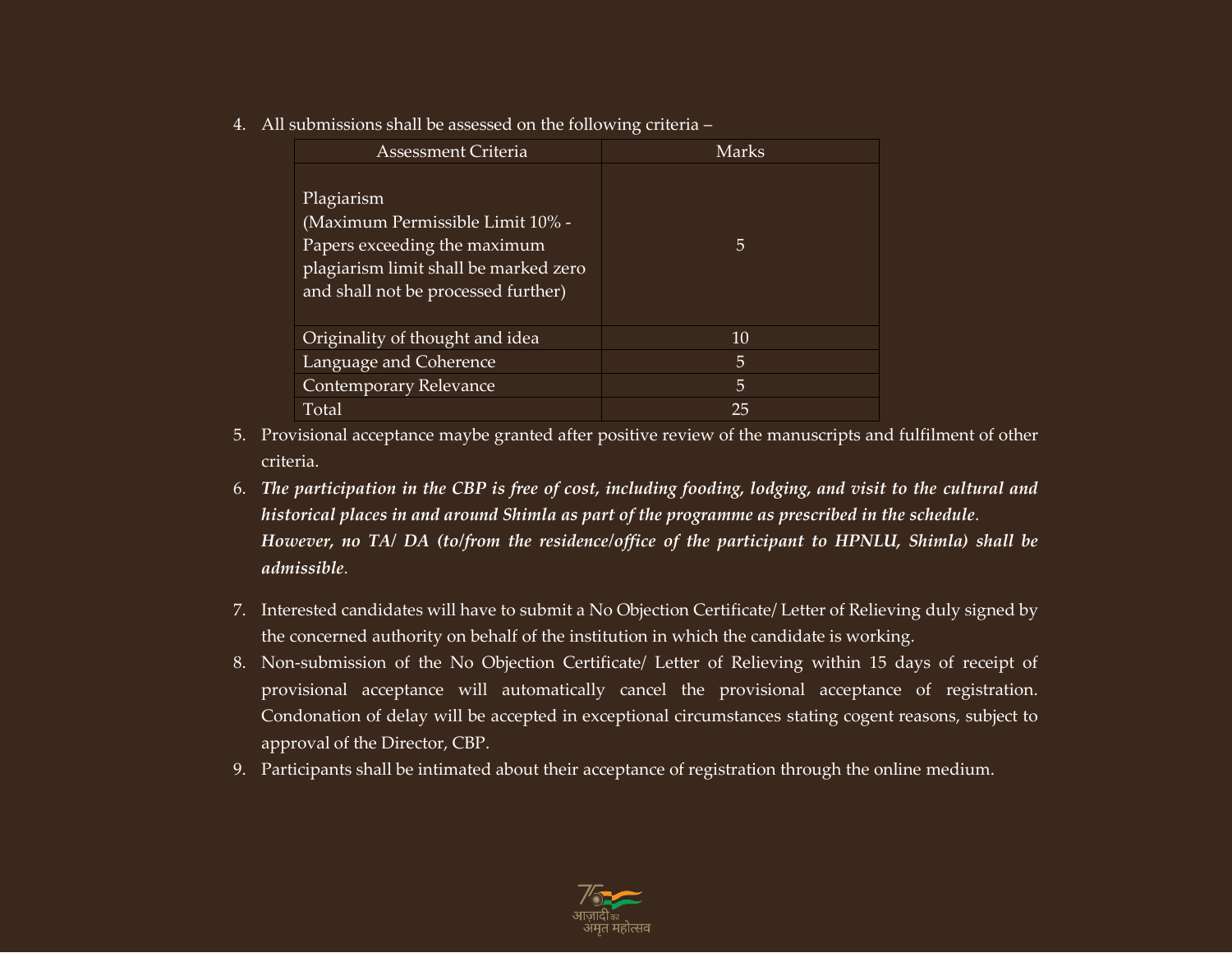| <b>Organising Committee</b>                |                                 |  |
|--------------------------------------------|---------------------------------|--|
| Prof. (Dr.) Nishtha Jaswal                 |                                 |  |
| Vice Chancellor                            | Chairperson                     |  |
| HPNLU, Shimla                              |                                 |  |
| Dr. Chanchal Kr. Singh                     | Member                          |  |
| <b>Course Director</b>                     |                                 |  |
| Mr. Mritunjay Kumar                        |                                 |  |
| <b>Course Co-Director</b>                  | Member                          |  |
| HPNLU, Shimla                              |                                 |  |
| Dr. Alok Kumar                             | Member                          |  |
| Associate Professor of Law, HPNLU, Shimla  |                                 |  |
| Mr. Santosh Kumar Sharma                   | Member                          |  |
| Assistant Professor of Law, HPNLU, Shimla  |                                 |  |
| Mr. Aayush Raj                             | Member                          |  |
| Teaching Associate, HPNLU, Shimla          |                                 |  |
| Mr. Tijender Singh                         | Member                          |  |
| Research Associate, HPNLU, Shimla          |                                 |  |
| Researchers-cum-Students Support Committee |                                 |  |
| Priyanka Thakur                            | Shivani Chaudhary               |  |
| Student B.A.LL.B. X Semester               | Student B.A.LL.B. X Semester    |  |
| Shiva Vishnoi                              | Pushpraj Kaharwar               |  |
| Student B.A.LL.B. X Semester               | Student B.A.LL.B. X Semester    |  |
| Khushbu Sood                               | Akshansh Sharma                 |  |
| Student B.A.LL.B. VIII Semester            | Student B.A.LL.B. VIII Semester |  |
| Dakshaini                                  |                                 |  |
| Student B.B.A.LL.B. II Semester            |                                 |  |